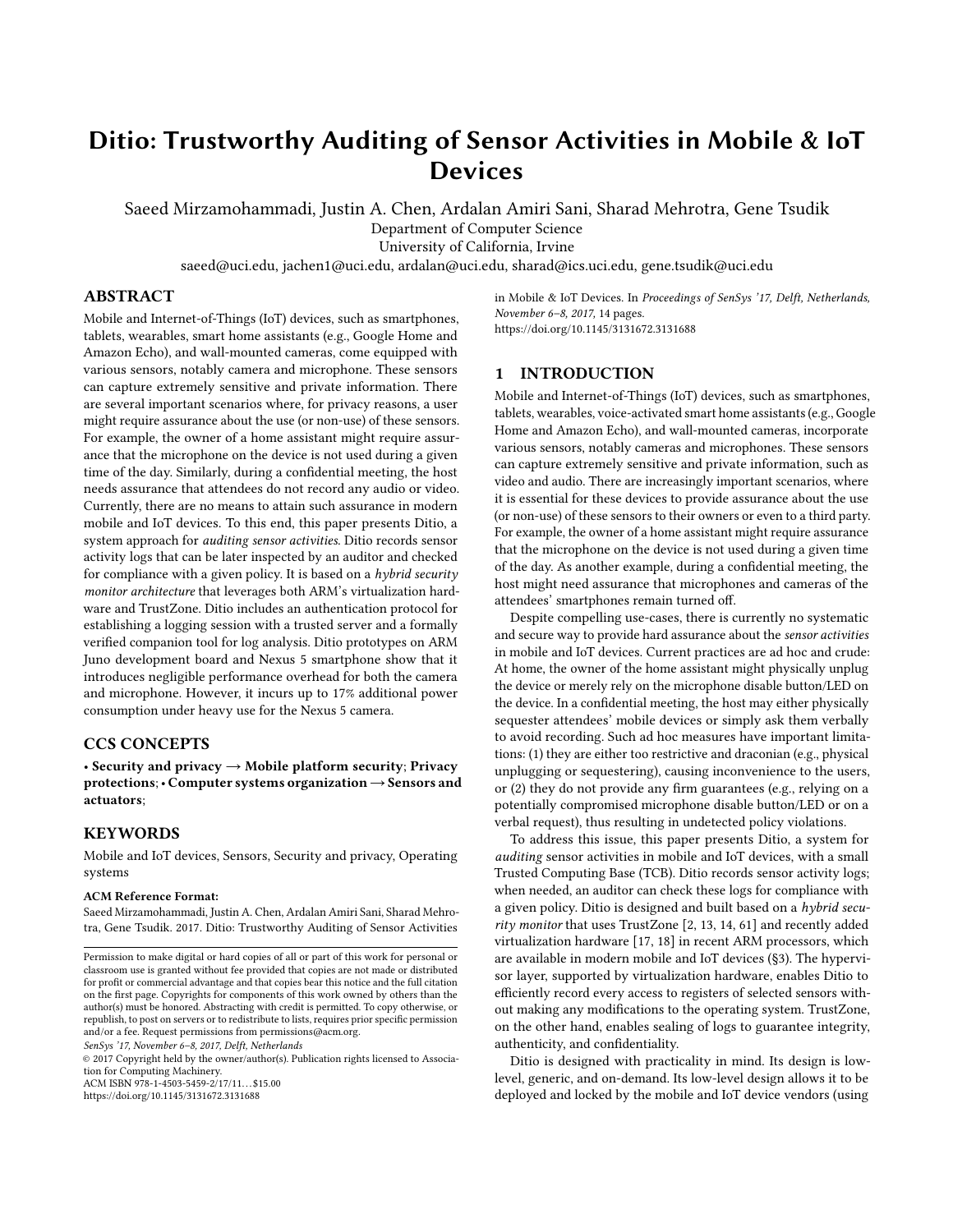the secure boot feature [\[13\]](#page-13-2)) without modifications to the operating system. Its generic design allows it to support various sensor brands and different use-cases without additional engineering effort. It also allows Ditio to be easily ported to different mobile and IoT devices with diverse hardware configurations. Its on-demand nature means that logging can be turned on and off as needed. Hence, Ditio's runtime overhead, although not significant, can be fully avoided when sensor activity logging is not needed.

While Ditio's implementation is generic and device-agnostic, its log content is sensor-specific. Most log entries correspond to a write to, or a read from, a specific sensor register. Behavior of the sensor, as a result of these register accesses, can only be understood if adequate information about the interface of the sensor is provided. Therefore, parsing and analyzing the logs can be challenging, cumbersome, and, more importantly, error-prone for the auditor. To address this challenge, we provide a formally verified companion tool, or companion for short. On input of: logs, sensor interface specification, and a policy compliance query, companion analyzes the logs to answer the query.

We implemented Ditio on an ARM's Juno development board – the only platform that (to the best of our knowledge) allows programming of both the hypervisor and TrustZone to non-vendors. In addition, for compatibility with older mobile and IoT devices (not equipped with TrustZone and/or virtualization hardware), we provide a secondary design that uses the operating system kernel instead of the aforementioned monitor, and deploy it on a Nexus 5 smartphone.

We report on our experience in deploying Ditio for auditing the activities of a camera on the Juno board and a camera and a microphone on the Nexus 5 smartphone. We show that the auditor can use the companion tool effectively to audit the sensor activity logs. We also show that Ditio does not incur noticeable performance overhead for these sensors. However, it incurs some power consumption increase under heavy use, e.g., by 17% for the Nexus 5 camera.

Ditio is related to our previous work on Viola [\[50\]](#page-13-7), which provides formally verified sensor notifications. That is, it guarantees that a notification, such as LED light or vibration, is triggered if a privacy-sensitive sensor, such as camera or microphone, is used. Ditio and Viola provide complementary techniques for enforcing policies on the use of sensors. Viola performs runtime policy enforcement: it triggers a notification when the sensor is being used. Ditio enables auditing: it records accesses to sensors and allow future audits. These systems are not equally suitable for use cases involving sensor usage policy enforcement. For example, Viola cannot be reliably used for providing notifications to a third-party due to the lack of a reliable notification channel. On the other hand, Ditio is not suitable for scenarios where a delay in policy violation detection cannot be tolerated. It is, however, possible to use both systems together. For example, in the confidential meeting scenario discussed earlier, Viola can attempt to provide (but cannot guarantee the delivery of) a notification to the host when a sensor is being used. At the same time, Ditio can record logs in case a future audit is deemed necessary.

# <span id="page-1-0"></span>2 MOTIVATION

As mentioned earlier, typical modern mobile and IoT devices (e.g., smartphones, tablets, wearables, wall-mounted cameras, and smart home assistants, such as Google Home and Amazon Echo) include various sensors, notably camera and microphone, which can record private and sensitive information. There are important scenarios where all or some sensor activity in these devices must be restricted or prohibited for privacy reasons. More specifically, in these scenarios, the device must provide assurance about the use or non-use of sensors to either its owner or to a third party.

Assurance for the owner. In the first category of examples, the device needs to provide the aforementioned assurance to its owner. As one example, consider home assistants. These devices incorporate an always-on microphone that listens to users' commands. Such always-on listening causes privacy concerns. Hence, the owner might require assurance that the device remains off during given times.

As another example, consider a confidential meeting. Attendees might need assurance that the microphone and camera on their own smartphones and smartwatches remain off during the meeting.

Assurance for a third party. In the second category of examples, the device needs to provide assurance to a third party.

As one example, reconsider the confidential meeting. The host of the meeting might require assurance that the microphone and camera of the attendees' mobile devices remain off. As another example, consider the same confidential meeting taking place in a rented conference room, e.g., in a hotel, which might be equipped with wall-mounted cameras. In such a setting, the attendees might require assurance from the hotel administrator that the cameras remain off during their meeting.

All aforementioned examples follow a common model: the owner or a third party has a well-defined policy about the use (or non-use) of sensors of mobile and IoT devices and needs assurances that this policy is not violated.

Existing methods of satisfying such policies are ad hoc. The first category of solutions attempt to provide hard guarantees, but are too restrictive and draconian and hence cause significant inconvenience to the users. For example, the home assistant owner might decide to unplug the device for complete assurance. Or in a confidential meeting, either the attendees do not take their mobile devices with them, or are forced by the host to relinquish them. Similarly, in a rented conference room, the attendees might attempt at unplugging the wall-mounted cameras.

The second category of solutions are easier to implement but fail to provide any hard guarantees. For example, being aware of users' privacy concerns with home assistants, these devices provide a physical button for the user to turn the microphone off, while leaving the rest of the device on (e.g., its speakers). This can be used by the users to disable the microphone when privacy is needed [\[3\]](#page-13-8). Doing so might also change the LED color on the device for user's information [\[3\]](#page-13-8). However, a compromised device can easily bypass this measure (i.e., fake the LED color and keep the microphone on despite user's press of the button). As another example, the host of the confidential meeting might only verbally ask the attendees to turn their devices off or ask the hotel owner to turn off the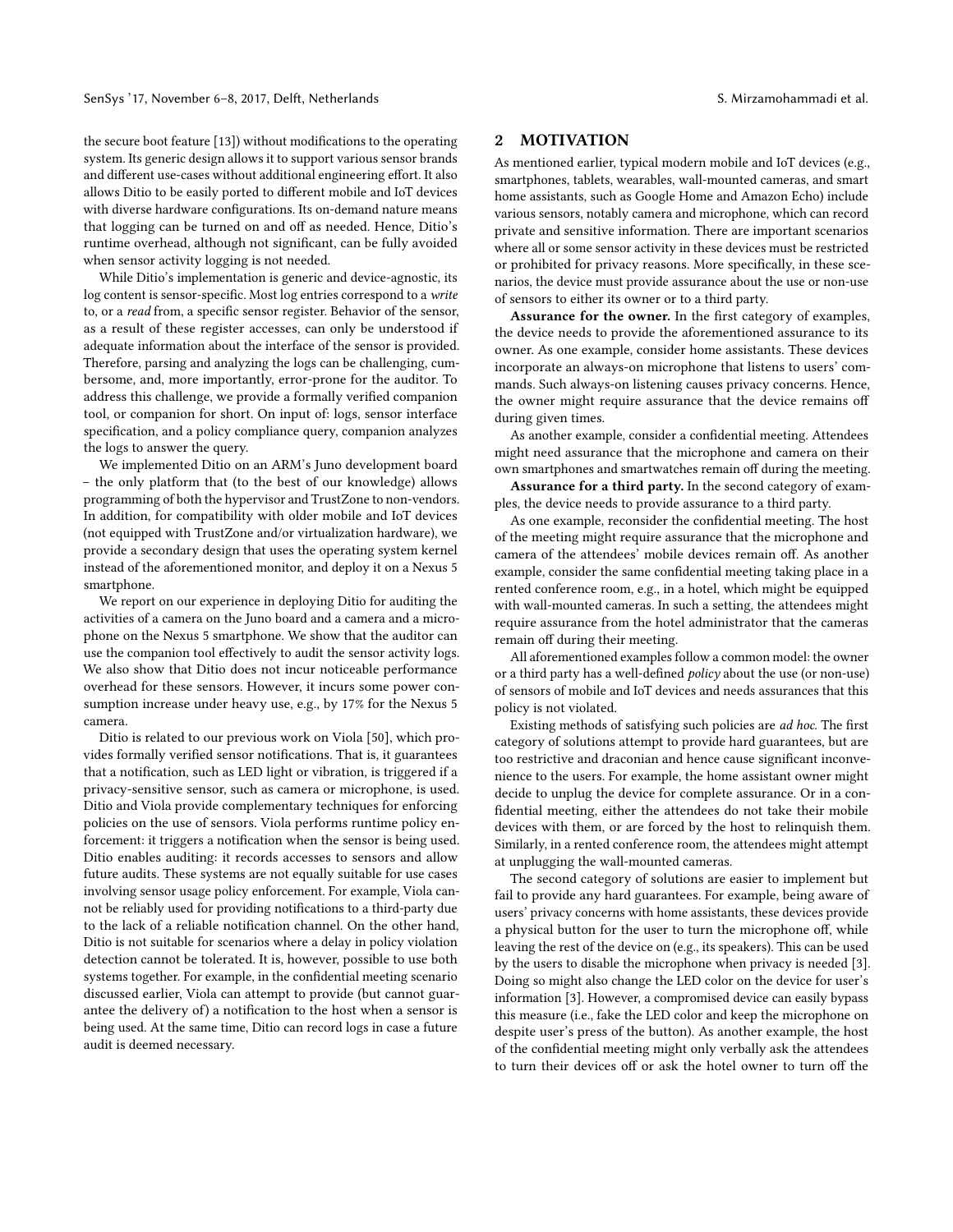wall-mounted cameras. However, he will not be able to detect any potential violations.

In contrast to these existng methods, Ditio provides an easy-touse, reactive, and rebust solution. Ditio's auditing approach makes it easy for users to set up and use it and puts the burden on the device to provide adequate logs when needed. Moreover, Ditio provides strong guarantees due to its small TCB ([§5\)](#page-5-0) and its use of formal verification methods to enable the auditor to reliably analyze the recorded logs ([§7\)](#page-7-0).

# <span id="page-2-0"></span>3 HYBRID SECURITY MONITOR

Ditio's key component is a hybrid security monitor based on two important hardware features in modern ARM processors. The first is ARM TrustZone [\[2,](#page-13-1) [14,](#page-13-3) [61\]](#page-13-4), which splits execution into two worlds: normal world hosting the main operating system and secure world hosting a secure runtime. The second is hardware support for virtualization, which creates a new privilege level in the normal world, called the hyp mode [\[30\]](#page-13-9), in addition to existing kernel and user modes.

These hardware features are available on many new ARM processors. Examples are 32-bit processors, such as Cortex A7 and Cortex A15 [\[17\]](#page-13-5), and 64-bit processors, such as Cortex A53 and Cortex A57 [\[18\]](#page-13-6), which are used in most modern smartphones and tablets, such as Nexus 6P smartphone and Pixel C tablet (both using 4 Cortex A57 cores and 4 Cortex A53 cores in the big.LITTLE architecture). Moreover, these processors are used in modern high-end IoT devices and wearables as well. For example, Google Home leverages a dual-core ARM Cortext A7 processor [\[4\]](#page-13-10). Similarly, Samsung Gear 2 smartwatch leverages a dual-core ARM Cortext A7 processor in its Exynos 3250 SoC [\[10\]](#page-13-11).

The main benefit of our monitor is its usage of complementary capabilities of both hardware features. It uses virtualization hardware for efficient monitoring of operating system's access to various registers using nested page tables, and uses TrustZone's secure world for sealing. Figure [1](#page-2-1) overviews the hybrid security monitor. Communication between the hypervisor and secure world is attained through a protected channel implemented using shared memory and Secure Monitor Call (SMC) [\[13\]](#page-13-2), which performs a context switch between normal and secure worlds.

Backward-compatibility: This issue comes up since: (i) older mobile and low-end IoT devices might not be equipped with virtualization hardware and/or TrustZone, and (ii) even if they are, both virtualization hardware and TrustZone are not programmable by non-vendors on commodity devices. Therefore, to expand the applicability of Ditio, we provide a backward-compatible design and implementation that uses the operating system kernel instead of the hypervisor and TrustZone secure world. The main disadvantage of this backward-compatible design is increased TCB size, since the operating system kernel needs to be trusted.

The backward-compatible design enables tech-savvy users to deploy Ditio on their devices. However, in practice, we expect Ditio to be deployed by mobile and IoT vendors, who can deploy the hybrid design on their new devices and deploy the backward-compatible design only on older devices that do not meet the hardware requirements of the hybrid design.

<span id="page-2-1"></span>

Figure 1: Hybrid security monitor overview.

#### 4 OVERVIEW

Ditio is a system solution for auditing the sensor activities in mobile and IoT devices. We use the term "sensor activity" to refer to the use or non-use of sensors. More specifically, we use this term to refer to changes in the states of the sensors, e.g., turning them off or on. We also use the term "client" to refer to the mobile or IoT device that contains the sensor of interest.

Depending on the use-case, auditing can be performed by different parties. For example, auditing of sensors in a home assistant is performed by the device owner. Recall that Ditio logs sensor activities on demand and the user is responsible for starting and stopping the logging. For example, the home assistant owner can turn the logging on or off when needed. Or in a confidential meeting, attendees should turn on camera and microphone activity logging before the meeting starts and turn them off after it ends. If logging is stopped earlier than required, it will be detected by the auditor. If logging is not enabled at all, no logs will be available, which is a violation in and of itself.

Note that the device itself should not be used for analyzing the logs for two reasons: (i) it is not trusted and (ii) it might not have proper user interfaces making it difficult to submit analysis queries.

In the rest of this section, we describe Ditio's design and workflow, threat model, and TCB.

# <span id="page-2-2"></span>4.1 Design and Workflow

Ditio consists of four components on the client:  $(i)$  a trusted sensor activity recorder implemented in the hypervisor, (ii) trusted authentication and sealing facilities in the TrustZone secure world runtime, (iii) an untrusted log store implemented in the normal world operating system kernel, and  $(iv)$  an untrusted configuration app in the normal world operating system user space. Ditio also includes an external trusted authentication server and a formally verified companion tool used by the auditor to identify violations of sensor activity policies. Figure [2](#page-3-0) demonstrates Ditio's design.

Note that we explain the design of Ditio mainly in the context of the hybrid design ([§3\)](#page-2-0). The backward-compatible design is mostly similar except that the recorder and the authentication and sealing facilities are all in the operating system kernel communicating using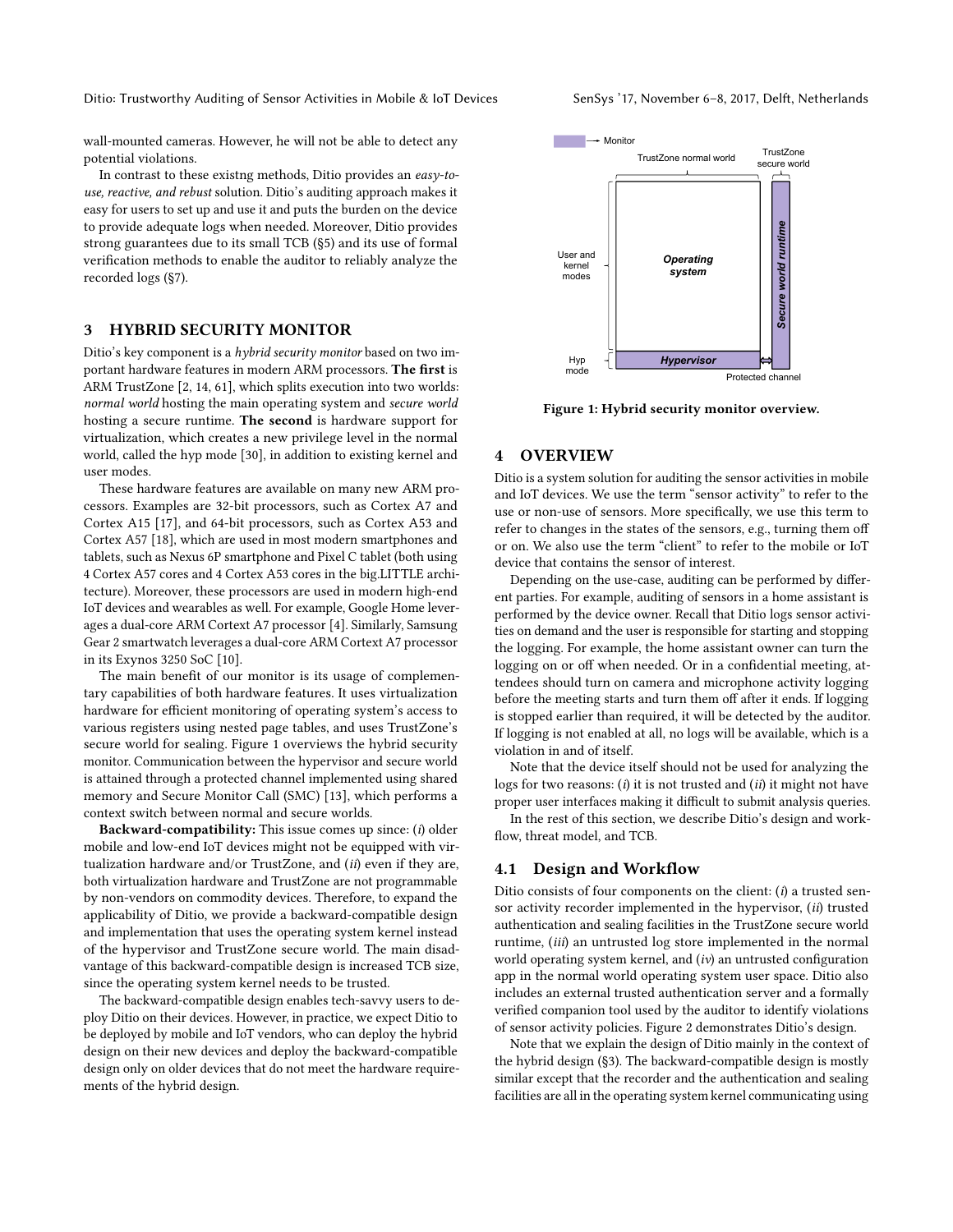<span id="page-3-0"></span>

Figure 2: Ditio's components on the client (in dark).

function calls. In the rest of the paper, we will highlight important differences when needed.

Configuration app. Using the configuration app, the user starts and stops customized recording depending on the policy. Customized recording refers to recording accesses to the registers of sensors of interest. The configuration app is Ditio's interface to the user. In practice, the configuration app can be realized differently for different devices. For example, on an Android smartphone, the configuration app is an Android application. On a home assistant, it can be an application running on the user's smartphone or a web portal.

Recoder. Ditio records register accesses since registers are the interface that I/O devices (including sensors) provide to software for programming them. Hence, by analyzing the register accesses performed by the operating system, the auditor can be sure about the state of the sensor at any point in time (e.g., whether the sensor is off or on). The Ditio recorder stores the register access logs in fixed-size log buffers. Once a buffer is full (or if logging finishes, or if the device is about to shut down/reboot), it is committed to flash storage.

Log store. The log store is implemented in the normal world of the client to minimize the TCB size. Once the log buffer is ready to be committed, it needs to be transferred from the hypervisor to the log store. However, to prevent the normal world from tampering with or reading, log buffers are first transferred over the protected channel to the secure world runtime for sealing.

Sealing. Sealing includes encrypting the log buffer, and computing and appending its HMAC. Ditio encrypts the logs to protect its content since it can include sensitive information, such as when the camera was used. It appends the HMAC to protect integrity and authenticity of logs ([§6.2\)](#page-7-1).

Authentication. We use a symmetric key, i.e., session key, to seal the logs. The session key is shared between the client's secure world and a trusted authentication server through an authentication protocol performed in the beginning of the logging period and after every reboot in that period. The goal of this protocol is to:  $(i)$  inform



<span id="page-3-1"></span>

<span id="page-3-2"></span>

Figure 4: Ditio's audit process using the companion tool.

the authentication server of the client identity, (ii) adjust the clock used to timestamp logs, and (iii) establish the session key. Note that communication between the secure world and authentication server is relayed by the normal world operating system. [§6](#page-6-0) describes this authentication protocol.

Log session. We refer to the logging period as the log session. A log session starts when the configuration app starts recording accesses to registers of sensors of interest and stops when the service stops recording on all registers. A log session can expand over multiple boots of the system. Figure [3](#page-3-1) illustrates an example. Two session keys are used in the session, one for each boot. Moreover, there are three log files, the first with all the log entries in the first boot and the other two holding part of the entries in the second boot.

There are two important reasons for using multiple log files for a single log session. First, reboots force Ditio to commit the logs. Using a single log file means that Ditio must recover the previously committed log file, append the new logs after the reboot, and recommit the file. This adds to the complexity of the implementation and requires the secure world to re-acquire the previous session key from the authentication server, which complicates the authentication protocol. Second, limited memory space shared between the hypervisor with the normal world and with the secure world also creates a challenge for using a single log file. Therefore, we limit the size of a log buffer in the recorder to be no more than the size of shared memory spaces (two memory pages, i.e., 8 kB, in our prototype).

Connectivity. Ditio requires network connection for two purposes: connection to the authentication server to establish a key, and connection to the same server for sharing the logs. The former is a requirement. The user will not be able to start using Ditio if there is no such connection. The latter is not an immediate requirement. The logs can be shared when connection is established later.

Auditing and the companion tool. Once logging is done, the owner of the client shares its logs with the auditor, if asked. The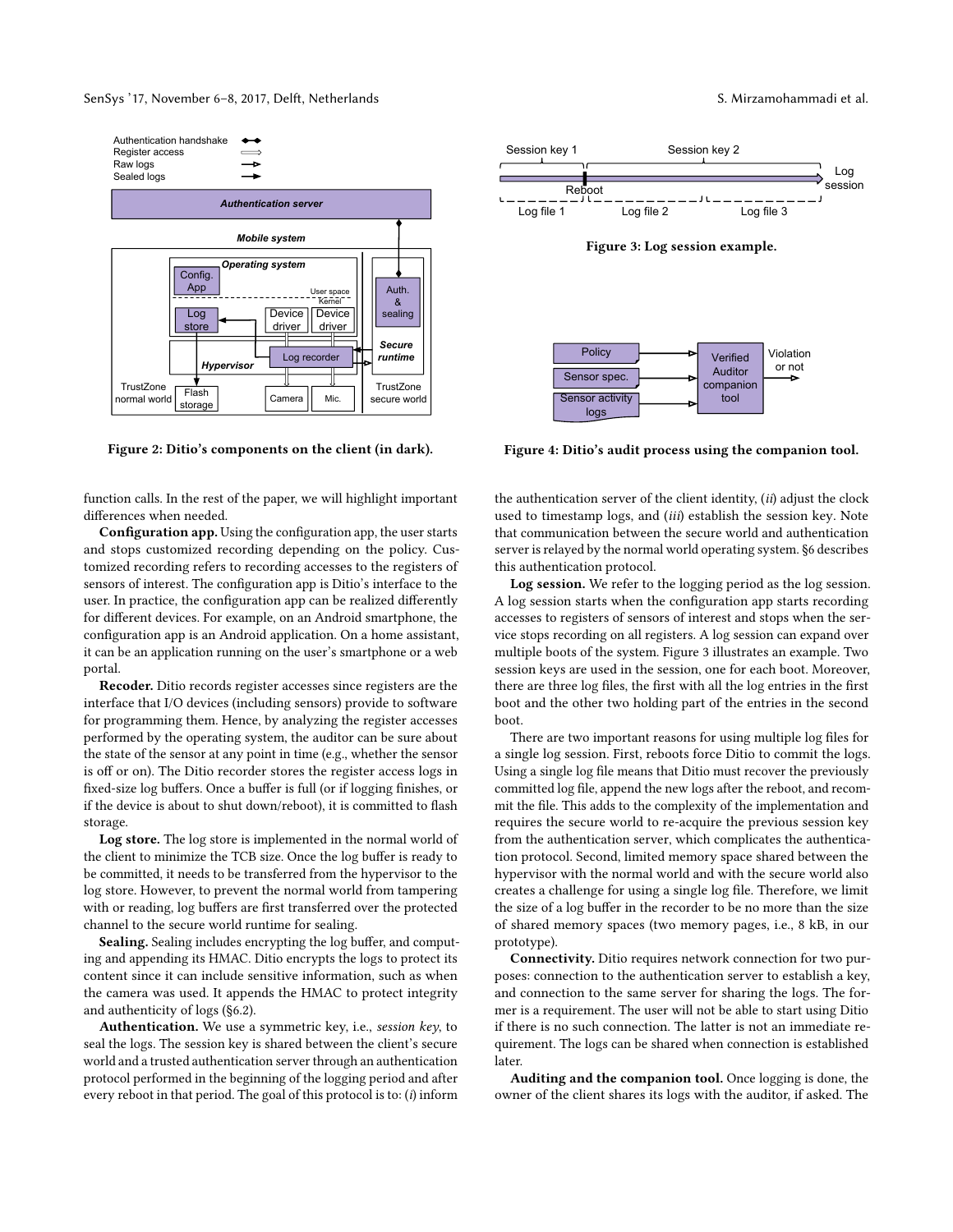auditor then asks the authentication server to unseal the logs ([§6.2\)](#page-7-1). He then uses the companion tool to develop a policy and check the policy against the logs to detect potential violations. Note that this implies that the auditor and the authentication server will have access to the content of the logs and therefore the owner of the client must trust these two entities with the confidentiality of the logs. Figure [4](#page-3-2) shows the audit process. In addition to the sensor activity logs and the query, the auditor also provides the sensor specification needed to analyze the logs ([§7\)](#page-7-0).

Note that auditing does not add latency to the log collection process. The third party analyzes the logs offline at an appropriate time. The exact time of auditing depends on the scenario. For example, in a confidential meeting scenario, auditing is performed after the meeting is finished. Or for a home assistant, auditing is done once a week or a month.

Deployment. Several deployment issues are noteworthy. First, as discussed above, Ditio requires modification to various system software layers. We envision it to be deployed on mobile and IoT devices by their vendors. The users can then use the configuration app to interact with it. But users will not be able to "install" Ditio on their devices if not supported by the vendor. However, we note that more tech-savvy users will be able to easily deploy the backwardcompatible design by patching and reflashing the operating system. Second, updating Ditio is challenging since it requires updating the hypervisor and secure world runtime. This is a problem with any secure system deployed in these layers. This is one of the reasons we try to minimize our code base in these layers to reduce the frequency of updates in the future. Third, the logs in Ditio only collect information about the usage of sensors. They do not reveal any information that might reveal private information about the vendor of the device, which would otherwise provide a deployment concern for the vendor. Finally, Ditio currently performs its logging in the background. It is, however, conceivable to add some form of notifications on the device to notify the user whenever logging is taking place on the device. We have not implemented this feature.

#### 4.2 Threat Model

Ditio protects runtime integrity of the monitor against an attacker that compromises the operating system. This is because these components run in the hypervisor and the secure world, which are isolated from the operating system by hardware. Ditio also protects integrity, authenticity, and confidentiality of sensor activity logs as discussed. This is achieved by: (i) using a hardware-bound private key available in the secure world to authenticate the system to the authentication server and establish a shared session key, (ii) encrypting the log buffers and computing their HMAC using the session key, and (iii) leveraging a non-volatile counter in the secure world to associate log buffers of a single log session in a tamper-evident manner ([§6\)](#page-6-0).

Ditio cannot protect against Denial-of-Service (DoS) attacks, i.e., it does not guarantee availability of logs to the auditor. Several forms of DoS attacks are possible. First, a malicious operating system can refuse to forward messages between the secure world and authentication server, refuse to store logs, or delete them afterwards. Second, a malicious device (or user) can disable the network interface card, erase logs, or refuse to provide them to the auditor. It is up to the party requesting the audit to deal with such cases. For example, in a smarthome environment, the owner can discard or return an IoT device that fails to provide sensor activity logs repeatedly. Or the confidential meeting, the host might decide to report the attendee.

As mentioned in [§2,](#page-1-0) Ditio targets two categories of use cases: one where devices provide assurance for their owners and one that they do so for a third party. The latter (i.e., assurance for a third party) is vulnerable to physical attacks that cannot be protected by Ditio. Such attacks can come in two forms. First, the attacker can tamper with the client's hardware, e.g., by installing additional microphones or cameras. Second, the attacker can introduce an additional, hidden device. In the confidential meeting scenario, a malicious attendee can sneak in a wearable microphone. If needed, protecting against such attacks requires physical defenses, e.g., body search, and hence is beyond the scope of this paper. As related to physical attacks, we note that we assume the user of Ditio knows which devices to target for auditing. For example, in the meeting, the host may audit the smartphones, tablets, or smartwatches of attendees (those devices that are not hidden).

We emphasize that the first category of use cases (providing assurance for the owners) are not easily vulnerable to physical attacks since we assume that the owners are sure of integrity of the hardware in their devices. For example, home assistant, smartwatch, or smartphone owners can trust that no malicious and additional microphone is added to their devices.

Ditio does not protect against side-channel attacks. This has two implications. First, Ditio cannot protect the confidentiality of logs against side-channel attacks. Second, an attacker can try to use other sensors as side-channels to record information of interest. For example, Michalevsky et al. showed that a gyroscope can be used to recognize speech, although the recorded signal frequency and recognition accuracy is low [\[49\]](#page-13-12). In this case, it is possible to use a different Ditio policy to also restrict the use of gyroscope in addition to microphone.

The authentication server should be trusted by both the auditor and the user. For example, for the home assistant scenario, the owner of the device can provide the authentication server. Or for the confidential meeting scenario, the host can provide it as long as the attendees trust the host. If not, they can choose a mutually trusted third party server for this purpose.

Finally, while Ditio encrypt all the logs to protect them against unauthorized access, the logs are decrypted and accessed by the auditor. Therefore, the user needs to trust the auditor with access to the content of the logs.

# 4.3 Trusted Computing Base

The secure world runtime and hypervisor in the client are trusted. An attacker who compromises the secure world runtime can tamper with the logs or generate fake ones. An attacker who compromises the hypervisor can bypass logging altogether. They are deployed and locked by the client vendor and are not reprogrammable by users. Therefore, the vendor is also trusted.

We believe that the hypervisor and secure world form a small and reliable TCB on the client. One concern is with security vulnerabilities of commodity hypervisors and secure world runtimes [\[21,](#page-13-13) [31\]](#page-13-14).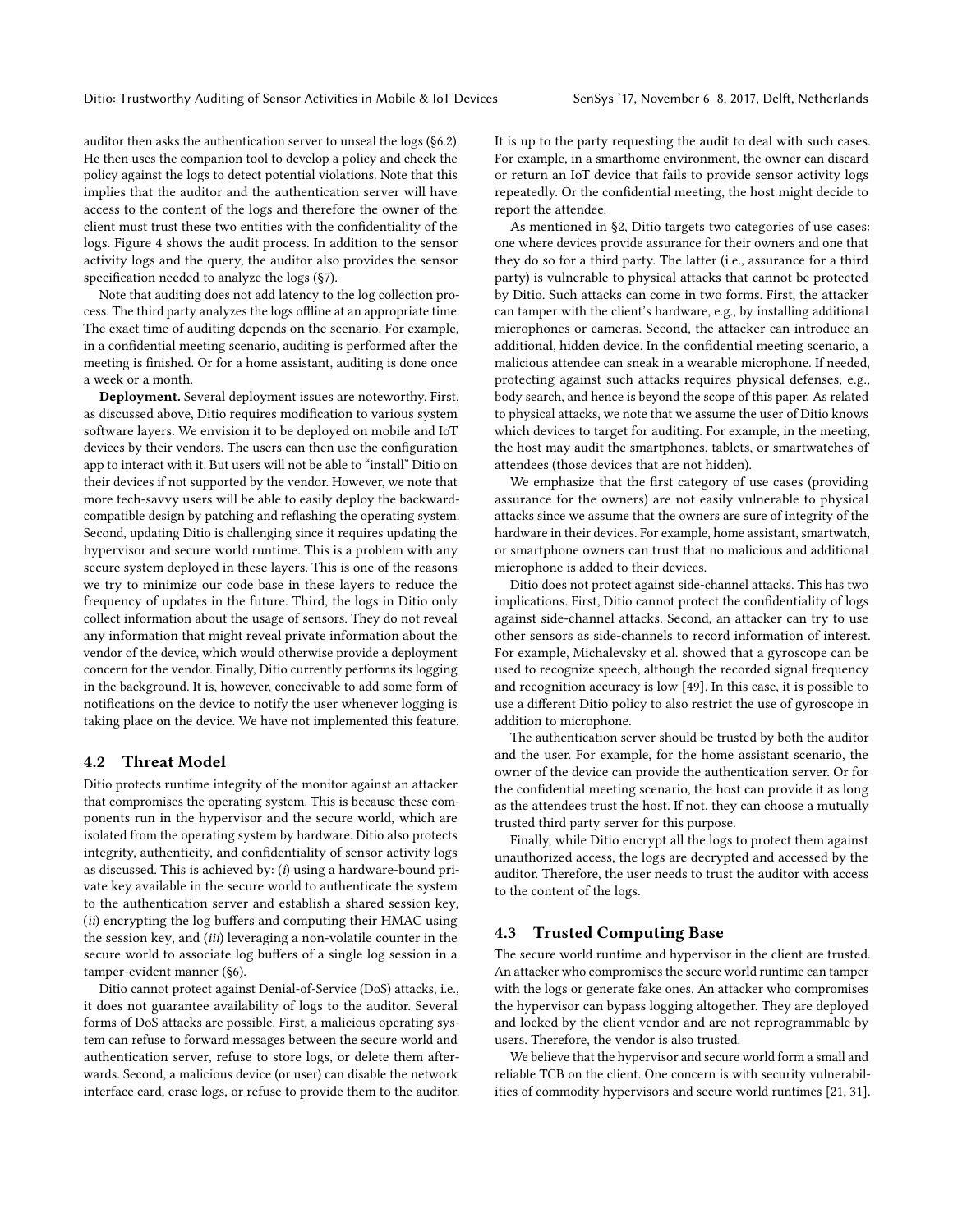SenSys '17, November 6–8, 2017, Delft, Netherlands S. Mirzamohammadi et al.

Although we use commodity hypervisor and secure world runtime in our prototype (i.e., Xen and Open-TEE [\[8\]](#page-13-15)), more secure hypervisors and runtimes can be used. This is especially the case for the hypervisor since it does not need to support many functionalities needed for running multiple virtual machines in the system. For example, it is possible to use a verified hypervisor or a microkernel [\[25,](#page-13-16) [39,](#page-13-17) [41,](#page-13-18) [43,](#page-13-19) [48\]](#page-13-20).

The operating system kernel is not trusted in the hybrid design. However, in the backward-compatible design ([§3\)](#page-2-0), it hosts the log recorder and the authentication and sealing facilities and is thus trusted. The client hardware is trusted as well. The certification authority (CA), which issues the identity certificate for the client, and the authentication server are both also trusted.

We note that configuration app is not trusted. An attacker can try to disable logging using a compromised configuration app. This will be recorded in the logs and later detected during the auditing phase.

# <span id="page-5-0"></span>5 RECORDING SENSOR ACTIVITY LOGS

To log sensor activity, Ditio records parameters of read and write accesses to sensor registers of interest. It also records other events needed for the auditing process, such as: (1) start and stop times of a session, (2) timestamps of power-on and power-off events in a session, and (3) the timestamp correction offset (computed vs. a reference time), as discussed in [§6.1.](#page-6-1) In this section, we describe how the recorder works.

The recorder is implemented in the hypervisor, which can intercept all sensor register accesses in the operating system using ARM's Stage-2 page tables. This is because all I/O device registers are memory-mapped (i.e., Memory Mapped I/O or MMIO) in ARM's architecture. To record accesses, the hypervisor removes the Stage-2 page table entry's read and write permissions to intercept the operating system's accesses to a given register page. This forces register reads and writes to trap into the hypervisor. The hypervisor then records access parameters, i.e., the target register offset and the value to be written or value read. To obtain these parameters, the recorder inspects the content of the CPU registers in the trap handler and decodes the trapped instruction. It then emulates the register access directly in the hypervisor before returning from the trap. Emulation is done by reading from or writing to the same register through a secondary mapping in the hypervisor. Note the backward-compatible design employs the single level of page tables used by the operating system to force register accesses to trap.

# 5.1 Untrusted Log Store

We designed the log store to be untrusted in order to minimize the TCB. More specifically, we use the existing operating system kernel and file system for implementing the log store to minimize the size and attack surface of the hypervisor. To do this, the hypervisor shares the logs over shared memory pages with the operating system. Note that the log buffers are encrypted and authenticated (using HMAC) in the secure world before they are shared with the operating system kernel ([§4.1\)](#page-2-2). Also note that the log store is untrusted in the backward-compatible design as well since the files on the file system are accessible to the user space.

#### <span id="page-5-1"></span>5.2 Minimizing Recorder Latency

Sealing the log buffers in the secure world and writing them to flash storage incurs high latency. Therefore, performing these operations in the critical path (i.e., in the trap handler in the hypervisor), would significantly affect performance of sensors. Moreover, high latency might even break the device, e.g., by causing a time-out in the device driver. Indeed, in our original prototype, extra latency in one of our tests with the  $I<sup>2</sup>C$  register accesses resulted in the driver generating a time-out error.

To address this problem, we use three techniques in Ditio. The first technique is an asynchronous log store. Specifically, the hypervisor stores the parameters of register accesses in memory in a log buffer. Once the buffer is full, it asynchronously shares it with the secure world for sealing, and then with the operating system for storage. Log buffers are committed when full or when the system is about to reboot or shut down.

The main drawback of asynchronous commit is that in-memory logs are lost if power is suddenly disconnected, e.g., by sudden removal of the battery or unplugging the device. Fortunately, sudden disconnection of power is detectable during the auditing phase due to inconsistencies in the device power-down and power-on events, i.e., a power-on event in the logs without a preceeding power-off event. Moreover, for many mobile devices, accidental removal of the battery is uncommon and, in some devices, difficult.

The second technique uses lock-free data structures and per-CPU log buffers. Doing so avoids using any locks in the register access fault handler.

The third technique uses dynamically-allocated log buffers and wait queues. Once a log buffer is full, it must be sealed and stored. Instead of waiting for the buffer to be emptied, Ditio adds it to a wait queue and allocates a new log buffer in order to continue recording without delay. Once the queued buffer is committed to storage, memory allocated for it is released. In order to defend against attacks aiming to starve the recorder of memory by refusing to store and hence block release of previous log buffers, Ditio sets an upper bound on the number of concurrently queued buffers. By experimentation, we determined 16 MB to be the upper bound that allows for successful logging of all devices in our prototypes. Moreover, most sensors require fewer buffers than this upper bound. If more outstanding buffers than the upper bound are needed at runtime (e.g., due to unexpected high number of register accesses), the monitor simply stalls register writes until empty buffers are available. In such an unlikely case, the sensor might not function, e.g., camera might stop working, or its performance might degrade, e.g., camera's framerate might drop. However, note that this cannot be leveraged by an attacker to hide sensor activity since no register accesses will be missed from the logs.

# <span id="page-5-2"></span>5.3 Configuring the Recorder

As discussed in [§4.1,](#page-2-2) the configuration app requests the recorder to start or stop logging activities on a given register. To facilitate this, the hypervisor-based recorder provides a hypercall for the normal world operating system to request the start and end of logging on a given register.

The aforementioned hypercall requires the physical address of registers of interest. This leads us to consider how configuration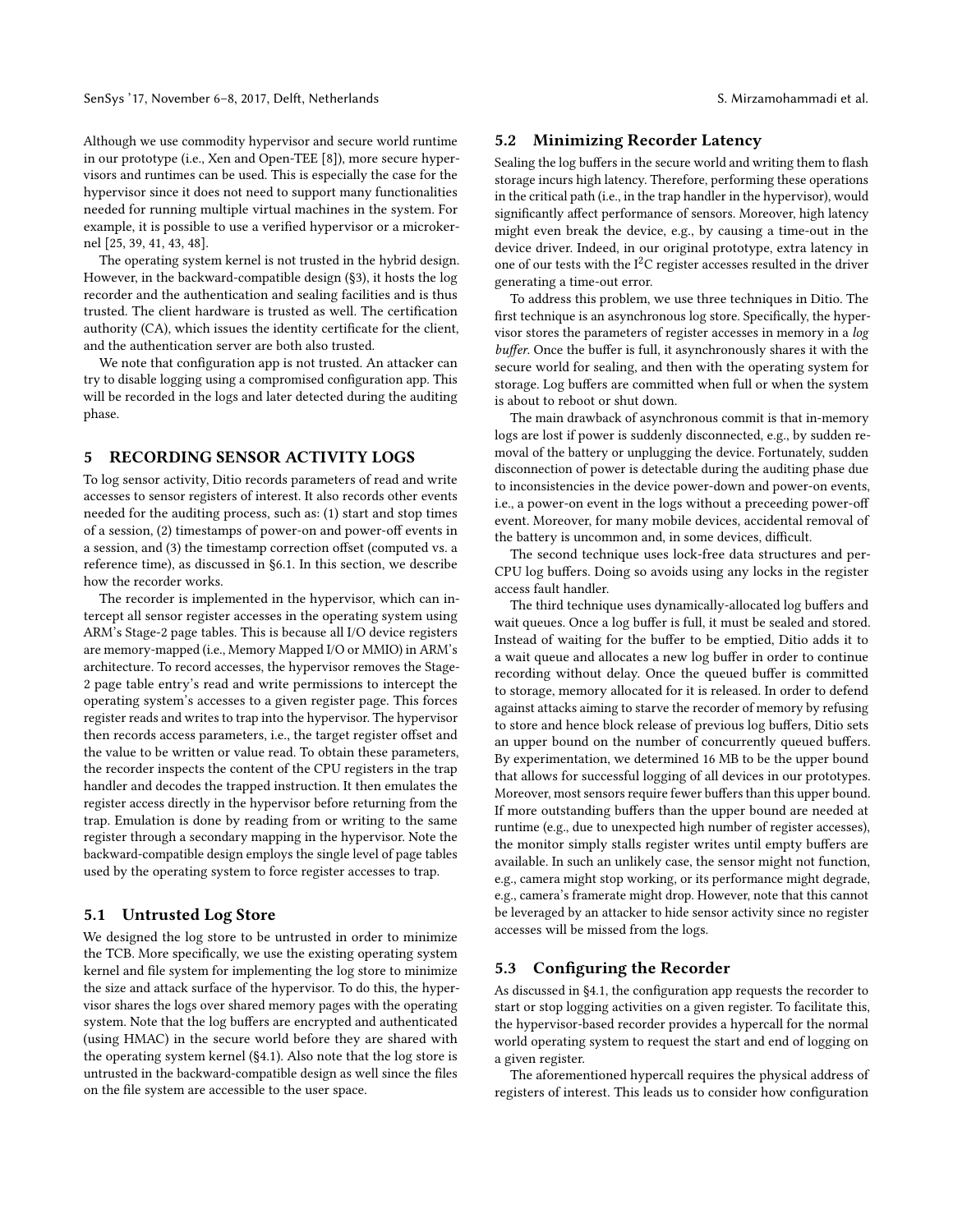```
1 /**** camera ****/
    msm-cam@fd8C0000 {<br>compatible = "qc3 compatible = "qcom,msm-cam";
4 reg = <0xfd8C0000 0x10000>;
 5 ...
    6 };
 7
 8 ...
 9
10 /**** audio codec ****/
    11 slim@fe12f000 {
12 compatible = "qcom,slim-ngd";
13 reg = <0xfe12f000 0x35000>,<br>14 <0xfe104000 0x20000>;
               14 <0xfe104000 0x20000>;
15 ...
16<br>17
        17 taiko_codec {
18 compatible = "qcom,taiko-slim-pgd";
19 ...
        20 };
21 };
```
Figure 5: Part of the device tree for camera and audio codec of Nexus 5.

app learns the addresses of registers for various sensors. For this purpose, we use two resources: the device tree file to find out the range of physical addresses of all registers of the device, and the device driver or device specification to find out the offset of the registers of interest.

In modern mobile and IoT devices using ARM System-on-Chips (SoCs), physical addresses of register pages of sensors are fixed and declared in a device tree file. Figure [5](#page-6-2) shows part of the device tree of the camera and audio codec of Nexus 5 used in our prototype, which uses a Qualcomm MSM8974 Snapdragon 800 SoC. As the figure shows, the camera entry shows the physical address of the register pages of camera. The start physical address is 0×fd8c0000 and the size is 0×10000 (i.e., 16 4kB pages). The second part of the device tree shows an audio codec device connected to a SLIMbus. The device tree also specifies the physical address of the two regions of the SLIMbus register pages. The start physical address of the first region is 0×fe12f000 and the size is 0×35000 (i.e., 53 4kB pages) and the start physical address of the second region is 0×fe104000 and the size is 0×20000 (i.e., 32 4kB pages).

Note that in practice, Ditio does not need to monitor all the registers. For example, in case of Nexus 5 camera, logging only one register is enough to infer the on-off state of the device ([§7\)](#page-7-0). The information about which registers need to be monitored can be easily provided by the device vendors that deploy Ditio. In practice, as mentioned earlier, we identify the right registers by inspecting the sensor's device driver or the device specification. For example, it took us less than a day to identify the registers that we needed to monitor for the Nexus 5 camera by inspecting its device driver.

In the backward-compatible design, we need the virtual addresses to which physical addresses are mapped. This is because this design uses the operating system page table for monitoring register accesses, and this table translates kernel virtual addresses to physical addresses. Therefore, this requires a small kernel code modification for runtime discovery of these virtual addresses, given the physical addresses.

Trap-not-log: Protection of register accesses (i.e., forcing them to trap) happens at register page granularity. However, a register page contains many registers, not all of which might be of interest in the auditing phase. Therefore, Ditio avoids logging accesses to other registers in the same page that are not of interest. We implement trap-not-log to achieve this: accesses to all the registers in the page are trapped, yet only those of interest are logged. Note that all trapped register accesses are emulated regardless of whether they are logged or not. In [§9,](#page-9-0) we show that trap-not-log, while simple to realize, is indeed important in reducing the overhead of Ditio.

Reconfiguration after reboots: Upon each reboot, all changes to the page table entries by the hypervisor are erased. Therefore, it is important for these changes to be re-applied after reboot. We rely on the configuration app to re-initiate monitoring of the same register(s) after each reboot. The configuration app maintains these registers and asks the hypervisor to monitor them after the reboot. One concern is that a malicious user might prevent the configuration app from re-initiating monitoring after the reboot. However, such an attempt will be detected in the auditing phase.

An alternative is to remember monitored registers by storing them in secure storage of the secure world and re-apply the page table protection after reboot. We opted for the previous approach since it simplifies the design by not requiring a large amount of secure storage, which is indeed not trivial to implement [\[54\]](#page-13-21).

# <span id="page-6-0"></span>6 SEALING THE LOGS

In Ditio, we seal the logs to provide three important guarantees: authenticity, integrity, and confidentiality. The first two guarantees are needed by the auditor. The authenticity guarantee ensures the auditor that the logs were generated by the device of interest during the time period of interest. The integrity guarantees ensures that the logs have not been tampered with since generation. The third guarantee is provided to protect the privacy of the device owner as the logs can contain sensitive information, e.g., the times when the camera is used. With this guarantee, the logs are only readable by the device owner as well as the auditor and the authentication server.

The underlying technique enabling Ditio to provide these guarantees is an authentication protocol that allows the client's monitor to not only authenticate itself to a server and adjusts its wall-clock, it also provides a session key for the client's monitor that can be used for computing HMAC and for encryption. Below, we first describe this protocol. We will then explain how we provide each of the aforementioned guarantees.

#### <span id="page-6-1"></span>6.1 Authentication Protocol

At the start of each log session and after every reboot, the secure world performs an authentication handshake (Auth-Prot) with an authentication server (AuthSrv). As part of it, the client proves its identity to this server, synchronizes its wall clock with it, and establishes a symmetric key (i.e., a session key). In the context of Auth-Prot, we make the following assumptions. First, we assume that the AuthSrv is trusted. This can either be a trusted public entity or a private entity designated for Ditio. Second, we assume that the client has a certificate issued by a well-known and trusted certification authority (CA), e.g., the client vendor, such as Apple, Samsung, Google, and Cisco. This certificate securely binds the client's unique identity to a distinct public key. The public key corresponds to a hardware-bound private key, which is only accessible to the TrustZone secure world in the monitor (and not even the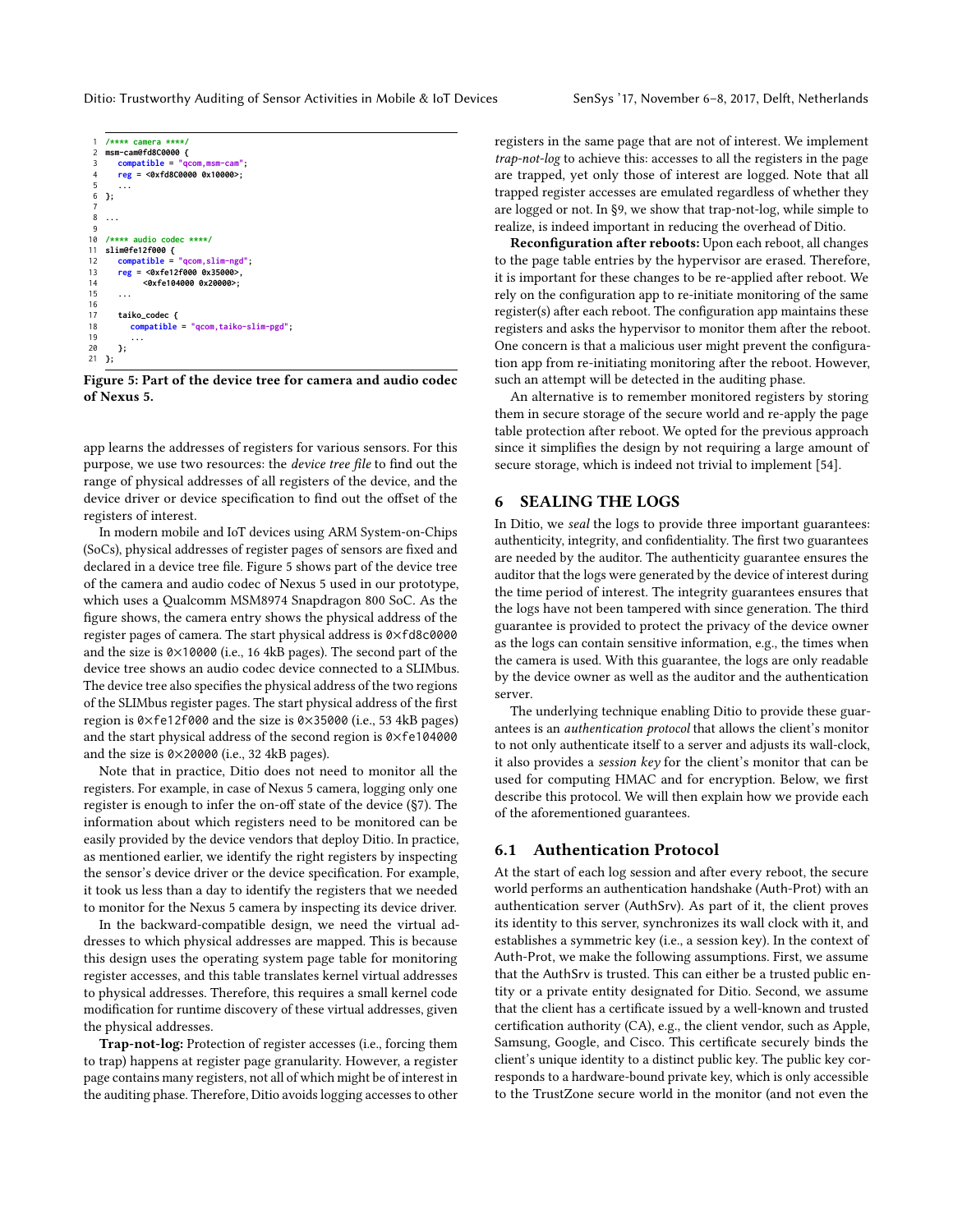SenSys '17, November 6–8, 2017, Delft, Netherlands S. Mirzamohammadi et al.

hypervisor). [§8.1](#page-9-1) describes how we use a hardware-unique key in TrustZone's secure world to implement a hardware-bound private key. In our backward-compatible design, we include this key in the operating system image.

The protocol works by exchanging two messages. We describe each message using notation similar to the one used by Needham et al. [\[52\]](#page-13-22). That is:  $A \rightarrow B : C$  means that entity A sends message C to entity B.

$$
M \to \text{AuthSrv}: \{Cert\_M, T_M, N_M, \{S_k\}^{Pu} \text{AuthSrv}\}^{Pr} M
$$

First, the client (M) sends a message to AuthSrv, which includes M's certificate (Cert\_M) and a newly generated symmetric session key ( $S_k$ ), encrypted with the public key of AuthSrv ( $Pu_{\text{AuthSrv}}$ ). The message also includes a nonce  $(N_M)$  and M's timestamp  $(T_M)$ . The latter can be subsequently used by AuthSrv to order session keys. The message is signed with M's private key  $(Pr_M)$ .

Upon receiving this message, AuthSrv extracts  $M$ 's public key  $Pu<sub>M</sub>$  from Cert\_M and verifies the signature. This process includes Cert\_M expiration and revocation<sup>[1](#page-7-2)</sup> checking. Next, AuthSrv decrypts the message to retrieve  $S_k$ . and stores it in a database along with M's certificate.

We note that AuthSrv authenticates contents and origin of the message. Also, since the message includes both a nonce and a timestamp ( $N_M$  and  $T_M$ ), AuthSrv can establish freshness, i.e., detect replay or re-ordering attacks, assuming that M's clock is guaranteed to be monotonically increasing, and that AuthSrv maintains the last valid  $T_M$ . However, since M's clock might drift, it might be unrealistic to expect  $M$ 's and AuthSrv's clocks to be always synchronized. Thus, AuthSrv might not detect message delay attacks. We do not consider this to be a serious issue.

$$
\mathsf{AuthSrv} \rightarrow M: \{HMAC_{S_k}(MSC_1, ID_{S_k}, T_{\text{AuthSrv}}), ID_{S_k}, T_{\text{AuthSrv}}\}
$$

Next, AuthSrv replies to M with a message that contains its current timestamp ( $T_{\text{AuthSrv}}$ ) and an  $ID_{S_k}$ , which is simply an ID for  $S_k$ . Later on,  $M$  appends  $ID_{S_k}$  to the log file encrypted with  $S_k$ . In the audit phase ([§6.2\)](#page-7-1), AuthSrv uses  $\mathit{ID}_{\mathcal{S}_k}$  to retrieve  $\mathcal{S}_k.$  The message also includes an HMAC computed with  $S_k$  over  $T_{\mathsf{AuthSrv}}, \mathit{ID}_{S_k}$  as well as over the entire previous message (*MSG*\_1). HMAC guarantees integrity and origin authenticity of the message; it also (since  $MSG\_1$  includes  $N_M$ ) authenticates AuthSrv to M. T<sub>AuthSrv</sub> allows M to compute its wall clock offset compared to a reference time. We assume that AuthSrv can provide an accurate timestamp based on an agreed-upon time reference. Note that we do not consider the time taken to send and receive messages between M and AuthSrv. This might result in a clock skew. However, we expect it to be on the order of milliseconds and thus acceptable for anticipated use-cases. To defend against delay attacks, the secure world must terminate the handshake if a response is received after a delay threshold.

Finally, we note that the first message in our protocol has similarity to the well-known X.509 Authentication Procedure [\[40\]](#page-13-23), but our second message is different.

#### <span id="page-7-1"></span>6.2 Audit Phase

When a client is audited, it provides the log files belonging to a session to an auditor along with its certificate. The auditor is responsible for verifying that the certificate corresponds to the client of interest (e.g., by inspecting the device info, or for better assurance, by performing a challenge-response handshake with it).

Once the certificate is verified, the auditor provides the log files and the certificate to AuthSrv. AuthSrv provides two services: (1) verifying integrity and authenticity of the logs, and (2) decrypting them. AuthSrv uses the  $\mathit{ID}_{\mathcal{S}_k}$  (appended to the log files) to retrieve the corresponding session key for each log file and uses it to verify the HMAC and to decrypt the log files.

Log authenticity: The procedure above guarantees the authenticity of the logs. This is because the session key is only available to the authenticated device's monitor, and hence it is only the monitor that could have generated the HMAC.

Log integrity: The appended HMAC also guarantees the integrity of each log file. However, unfortunately, merely protecting integrity of each log file is not adequate as the attacker can try to delete some log files and violate integrity of the log session. Therefore, we need to make sure that the session's log files are connected to each other in a tamper-evident manner, such that these attacks can be detected. We achieve this by using a non-volatile counter in the secure world [\[19\]](#page-13-24). The secure world sets the counter to one in the beginning of the log session and re-sets it to zero upon session termination. When preparing a log file, the secure world inserts the counter into the file and increments it. This way, the auditor can always verify that log files start at one and that all the subsequent log files are available. The last log file should contain an event that shows recording on all pages were terminated. In case of per-CPU log buffers discussed in [§5.2,](#page-5-1) log files are tagged with counters in the order they are passed to the secure world.

Note that Ditio relies on some form of non-volatile storage in the secure world to maintain this counter value. As described in the TrustZone's specification [\[13\]](#page-13-2), the secure world provides such a counter (although our development board does not fully implement this as described in [§8.1](#page-9-1) forcing us to emulate it). Moreover, TrustZone-based systems can provide secure storage support [\[5\]](#page-13-25) but the implementation of that is challenging and missing from processors manufactured by all major SoC vendors [\[54\]](#page-13-21). Therefore, we do not leverage this storage to simplify the monitor.

#### <span id="page-7-0"></span>7 FORMALLY VERIFIED COMPANION TOOL

The goal of the companion is to assist the auditor in finding policy violations in the logs. The companion has two components: a frontend and a backend. The backend is a formally verified component that makes it easy for the auditor to analyze the device-specific logs while providing formal guarantees on the correctness of the results. The frontend receives the log files, fixes the time stamps, sorts the per-CPU log files, and then passes them to the backend. We next describe the backend in more details.

As mentioned in [§1,](#page-0-0) while the recorder itself enjoys a generic device-agnostic design, the content of the logs are specific to the sensors that are being recorded. Each sensor has a unique hardware interface consisting of several registers with different effects on the behavior of the sensor. Moreover, each register is often an

<span id="page-7-2"></span><sup>&</sup>lt;sup>1</sup>Revocation checking can be done on-line, e.g., via OCSP, or off-line, e.g., via CRLs. There are well-known tradeoffs in using either approach.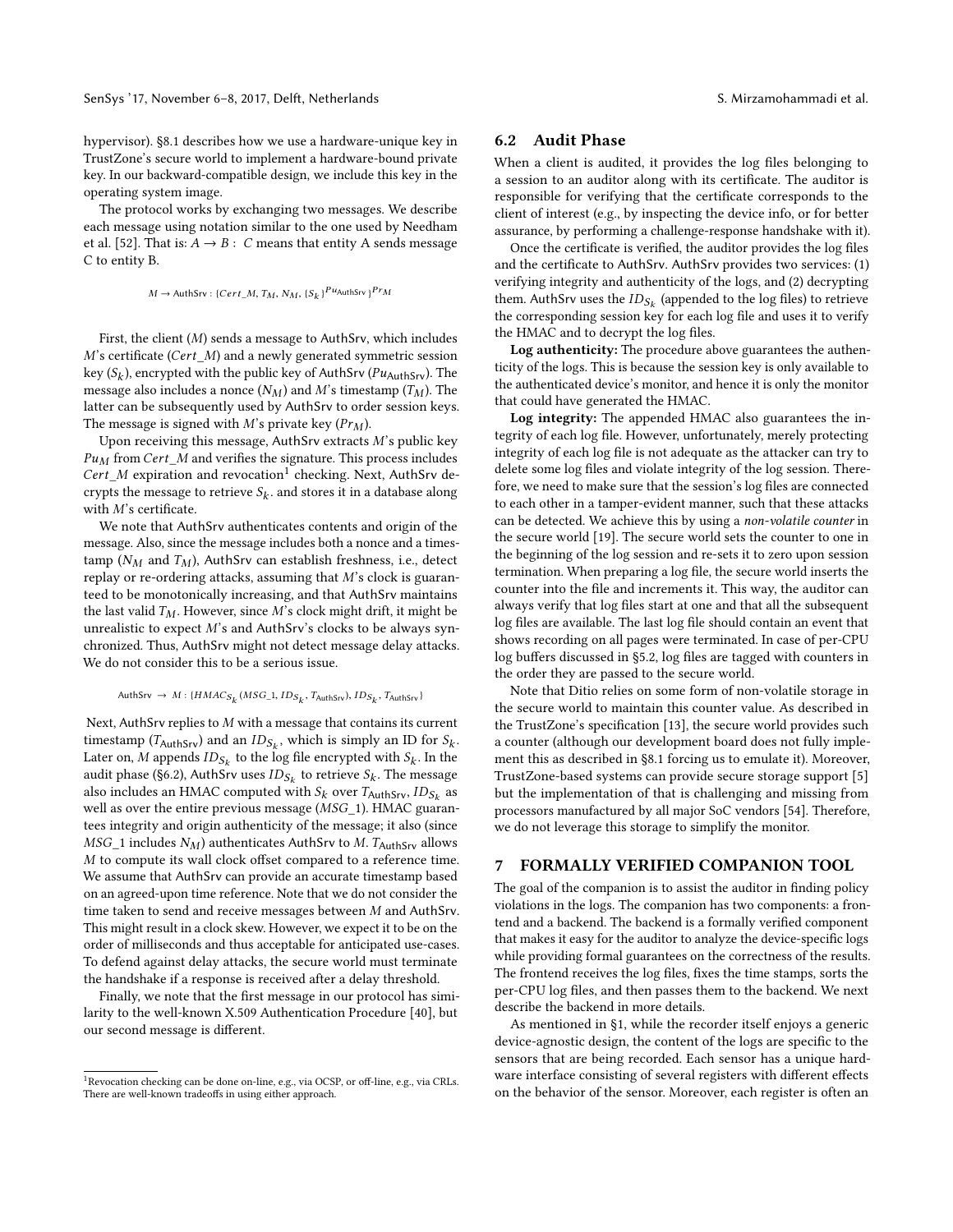```
1 Definition cam_rec :=
       2 State cam_spec [cam_clk_enable].
3
  4 Definition cam_query :=
       5 Query cam_rec start_time end_time.
```
Figure 6: The implementation of a policy query in the highlevel query language.

aggregation of multiple variables, hence requiring low-level bitwise operations for log analysis. Finally, the behavior of the sensor depends on other components as well, such as its peripheral bus. Auditor's attempt to analyze such low-level logs without additional help can cause misinterpretations of the logs, leading to errors.

We address this problem using a formally verified companion backend. As input, the backend receives a policy query written in a high-level language, the sensor activity logs, and the specifications of the sensors represented in the logs. The queries that we support are in the following form: Was the sensor in a given state between a start time and an end time? The backend then generates a low-level checker that analyzes the logs to find policy violations.

Figure [6](#page-8-0) shows an example of a policy query on the Nexus 5 camera written in this language. The language consists of two main programming constructs: State and Query. Using State, we specify the target state of the sensor that is of interest to the auditor. Using Query, we generate the query by passing the target state, the start time, and the end time. The first parameter, target state, specifies the state that the auditor is inspecting. In this case, he is looking to find instances of attempts to turn on the camera clock (which is turned on if the camera is turned on). The last two parameters define the time period, during which this query will look for policy violation.

We formally verified correctness of the translation of the checks from the high-level query to assembly. The formal proof provides an important advantage: it enables the auditor to prove correctness of its decision to others. To do this, the auditor can provide the high-level audit query, the low-level checker, and the proof of the correctness of the translation. The audit query is often simple and can be easily inspected by all parties (Figure [6\)](#page-8-0). Moreover, if needed, one can check the proof and run the check against the logs to arrive at the same decision as the one by the auditor. This is mainly possible due to the small size of our companion backend: about 500 lines of code for the translator (in Coq) and an interface module to pass input to the generated checks.

To prove correctness of the checker code, we prove that if the sensor specification is correct, the checker that the backend generates is a correct assembly translation of the query provided by the auditor. We perform formal verification using Coq and its proof assistant [\[11\]](#page-13-26). The translator is fully implemented in Coq and proved correct using forward simulation [\[46,](#page-13-27) [47\]](#page-13-28), similar to other systems [\[50,](#page-13-7) [59\]](#page-13-29). Specifically, our translator translates the code in query language to Cminor, which is an intermediate form of the formally verified C compiler, CompCert [\[44\]](#page-13-30). We provide a proof of soundness and completeness of this translation. Translation from Cminor to assembly code is then achieved by CompCert, which is already verified.

Below is the theorem we prove: that the translator correctly preserve the semantics of the original query code while translating it to Cminor:

Theorem Query\_translate\_correctness: forward\_simulation (Query.semantics Qprog) (Cminor.semantics Cprog).

In order to apply forward simulation, we formalize both the high level query program and low level Cminor program with a series of states (the formalization of Cminor is already provided by CompCert). Programs go from one state to another through these steps. In forward simulation, we particularly prove that  $(i)$  every start state in the high-level query program is equivalent to the start state of query program in Cminor and (ii) every step of the high level query program relates to a sequence of steps in the Cminor program in a way that the starting and ending states in both are equivalent. The second proof is the major part of the overall proof and we formalize it as the following lemma:

**Lemma** translate step:  $\forall$  Q1 Q2, Backend.step Q1 Q2  $\rightarrow \forall$ C1, equivalent\_states Q1 C1  $\rightarrow$  3 C2, plus Cminor.step C1 C2 ∧ equivalent\_states Q2 C2.

In this lemma, Q1 and Q2 are any two states in the high level program with a step between them. C1 and C2 are any two states in the low level Cminor program with one or more steps (plus Cminor.step) between them. The lemma shows that if Q1 and C1 are images of each other (equivalent\_states), Q2 and C2 are also images of each other. By proving the theorem and in particular the aforementioned lemma, we formally prove that both programs will return the same answer to the query given the same device specifications and same query.

The translator requires the sensor specifications to generate the checks in the companion backend. As noted by others [\[55\]](#page-13-31), I/O device specifications are increasingly available from vendors. Moreover, Ditio does not require full specifications of a sensor. If the policy is not concerned with a functionality of the device and is only concerned with the device being on and off, the specification can be a few tens of lines of code ([§9.1\)](#page-9-2).

Finally, some sensors are not directly mapped in the CPU address space. Instead, they are accessed through a peripheral bus, such as  $I<sup>2</sup>C$ . In these cases, Ditio records accesses to the peripheral bus adapter registers. The companion then infers the register accesses of the device from the register accesses of the peripheral bus adapter, similar to the bus Interpreter module in [\[50\]](#page-13-7). Similar to the senors themselves, we expect the specification of the bus to be available from their vendors. However, if not, it is possible for the system designer to develop the required partial specification. To demonstrate this, we have developed the specification of the  $I<sup>2</sup>C$ bus for the Juno board, which took one of the authors a few days to do.

# <span id="page-8-1"></span>8 IMPLEMENTATION

We implement the full Ditio prototype on ARM Juno r0 development board. The board incorporates the ARM big.LITTLE architecture, with the big cluster of Cortex-A57 CPUs and the LITTLE cluster of Cortex-A53 CPUs, both of which use the ARMv8-A 64-bit instruction set. To the best of our knowledge, ARM Juno development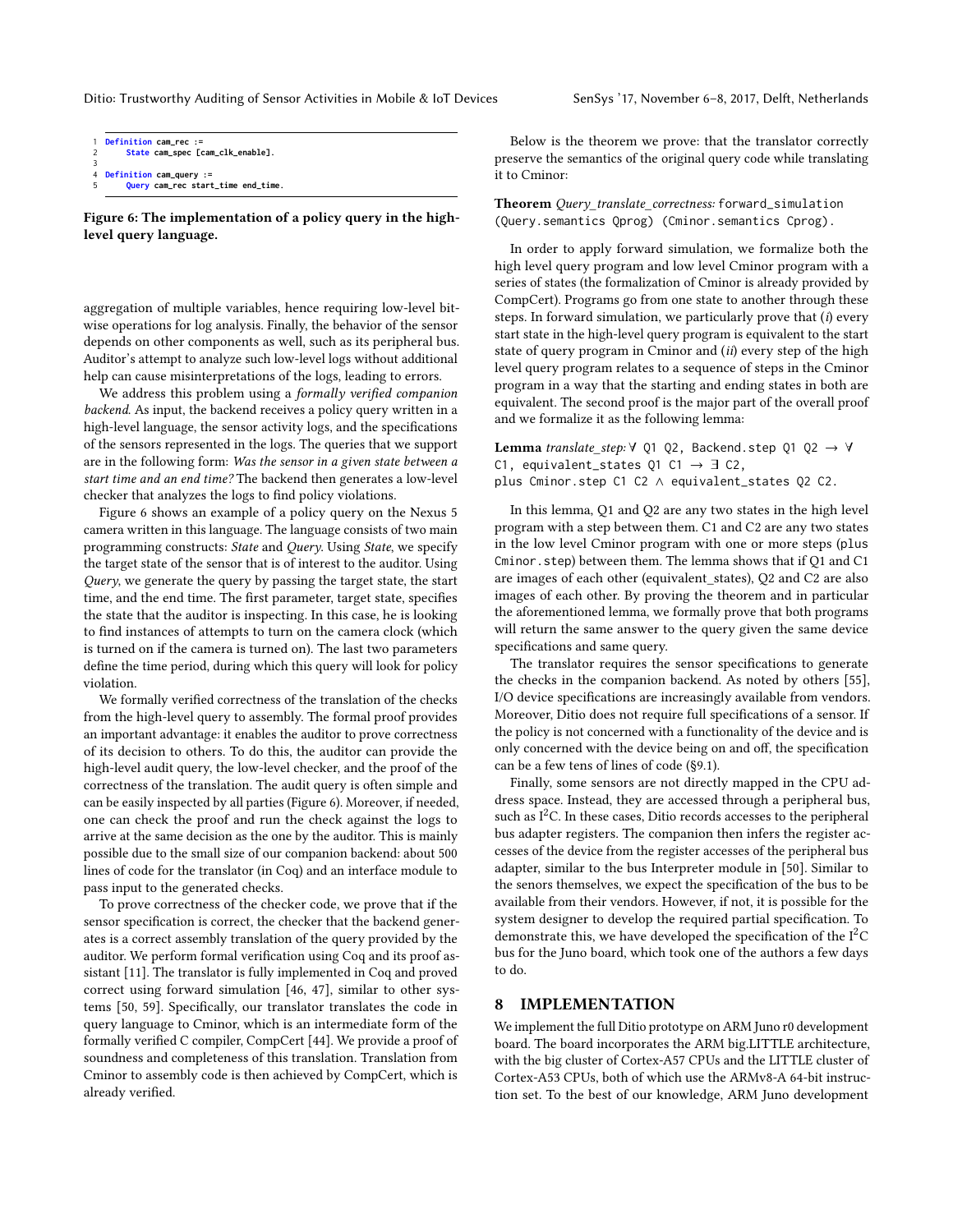boards (r0, r1, and r2) are the only devices that allow programming of the hypervisor and the TrustZone secure world to non-vendors. Note that we run the operating system in Xen's Dom0 in our prototype. Xen provides a command interface for Dom0 to manage the system, e.g., launch and kill new virtual machines. Since such functionality is not needed in Ditio, this provileged interface of Dom0 must be disabled, although we have not done so in our prototype. We also implement a backward-compatible version of Ditio on a Nexus 5 smartphone since we cannot access the hypervisor and TrustZone's secure world on commodity devices ([§3\)](#page-2-0).

We support and test different sensors in our prototypes. On the Juno board, we test a USB-based camera (Logitech C270 HD 720p). On the Nexus 5, we test the memory-mapped backfacing camera and the SLIMbus-based microphone. As mentioned in [§5.3,](#page-5-2) we deploy trap-not-log for the Nexus 5 camera. For the other two devices in our prototype, we simply log all the register accesses to their corresponding peripheral buses. While we only support camera and microphone in our current prototype (since they are some of the most privacy-sensitive sensors), we believe that Ditio can be easily applied to other sensors as well, e.g., GPS.

In our Juno board prototype, we use Xen for the hypervisor (version 4.8), OpenEmbedded operating system [\[9\]](#page-13-32) (version 16.04) running on Linux kernel (version 4.6) for the normal world operating system, and Open-TEE [\[8\]](#page-13-15) (version 16.04) secure operating system for our secure world runtime. We use the mbed TLS library [\[6\]](#page-13-33) to perform the Ditio's cryptographic functions in the secure world (for the hybrid design) or in the kernel (for the backward-compatible design). The library provides support for AES encryption, RSA encryption and signing, and HMAC. We use the same library in the authentication server. In our Nexus 5 prototype, we use the Android operating system (CyanogenMod version 12.1) running on the Linux kernel (version 3.4).

#### <span id="page-9-1"></span>8.1 Juno Board's Specifics

Three issues about the Juno development board are noteworthy.

First, TrustZone specification [\[13\]](#page-13-2) envisions a "statistically unique secret key" on the SoC. Juno development board's implementation of this key is a 128-bit hardware unique key stored in "One Time Programmable (OTP) or eFuse memory" [\[19\]](#page-13-24). As mentioned in [§6.1,](#page-6-1) Ditio uses a hardware-bound private key for digital signature. We use a 2048-bit RSA key hard-coded in the secure world image. For complete secrecy, the RSA key must be encrypted with the hardware unique key and then hard-coded in the image. We note that while the Juno development board supports the hardware unique key, some other implementations of TrustZone do not. Ditio relies on the availability of this key to implement its hardware-bound key.

Second, the session key in Ditio is a 128-bit AES key generated by the client. The Juno development board provides a trusted entropy source to generate the session key [\[19\]](#page-13-24).

Third, the TrustZone specification provisions a 32-bit non-volatile counter [\[13\]](#page-13-2), needed in Ditio to connect the log files in a tamperevident manner ([§6.2\)](#page-7-1). This counter can be used to number and chain more than 4 billion log files. We believe that this number is large enough and that we will not face counter overflow problems

in any practical scenarios. In the unlikely case that the counter overflows, the secure world can finish the logging session and starts a new one. The user will then need to provide the logs for both sessions to the auditor.

Following the specification, the Juno board does provision a non-volatile counter in the secure world, however, according to the board documentation [\[19\]](#page-13-24) and based on our experiments, the value of the counter is always fixed at 31. Therefore, we emulate this counter in our prototype. Moreover, as mentioned in [§4.1,](#page-2-2) Ditio can use the secure storage (i.e., storage space protected by the secure world) for maintaining the counter, an option we have avoided to simplify the monitor ([§6.2\)](#page-7-1).

#### <span id="page-9-0"></span>9 EVALUATION

In this section, we experimentally measure the ease of use and overhead of Ditio. We emphasize that in most use cases of Ditio, sensors are not actively used, hence Ditio will incur minimal recording overhead. For example, in the home assistant scenario, the device needs to keep the microphone off. In this case, the logs might simply contain a few register writes showing the microphone was turned off. However, in the experiments, we assume the worst: that is, we assume that logging is active while sensors are heavily used. We perform our measurements in such scenarios. Therefore, our results represent an upper bound on the performance overhead of logging sensor activities.

#### <span id="page-9-2"></span>9.1 Use Cases

To demonstrate the feasibility of using Ditio in practice, we deployed and tested one of the aforementioned use cases: a confidential meeting where no video recording is allowed. More specifically, in this case, we audit the camera on the Nexus 5 smartphone to make sure that it has not been used for a given period of time, i.e., during the meeting. In the experiment, we do use the camera during the designated time period. We then use the companion tool to reliably detect it.

The most important question to answer about this experiment is the ease of use of Ditio. Our experience was that the most timeconsuming part of using Ditio was developing the sensor interface specification. Fortunately, the specification is partial; that is, it only captures the registers of interest to the event that needs to be detected. As a result, the specification for the camera on Nexus 5 is 13 lines of Coq code. It took one of the authors only a few days to implement this. Note that we expect these specifications to be provided by sensor vendors ([§7\)](#page-7-0). This will then significantly reduce the engineering effort needed to deploy Ditio.

#### <span id="page-9-3"></span>9.2 Sensor Performance

We measure the performance of different sensors when being recorded by Ditio and show that the performance overhead is negligible. For every sensor, we measure the performance of the sensor when used natively, and when used while being recorded. We show the Ditio's overhead with and without sealing in the secure world (the latter marked as "No Seal" in the figures), to quantify the effect of sealing on performance. Moreover, for Nexus 5 camera experiments, we also show the results with trap-not-log disabled to demonstrate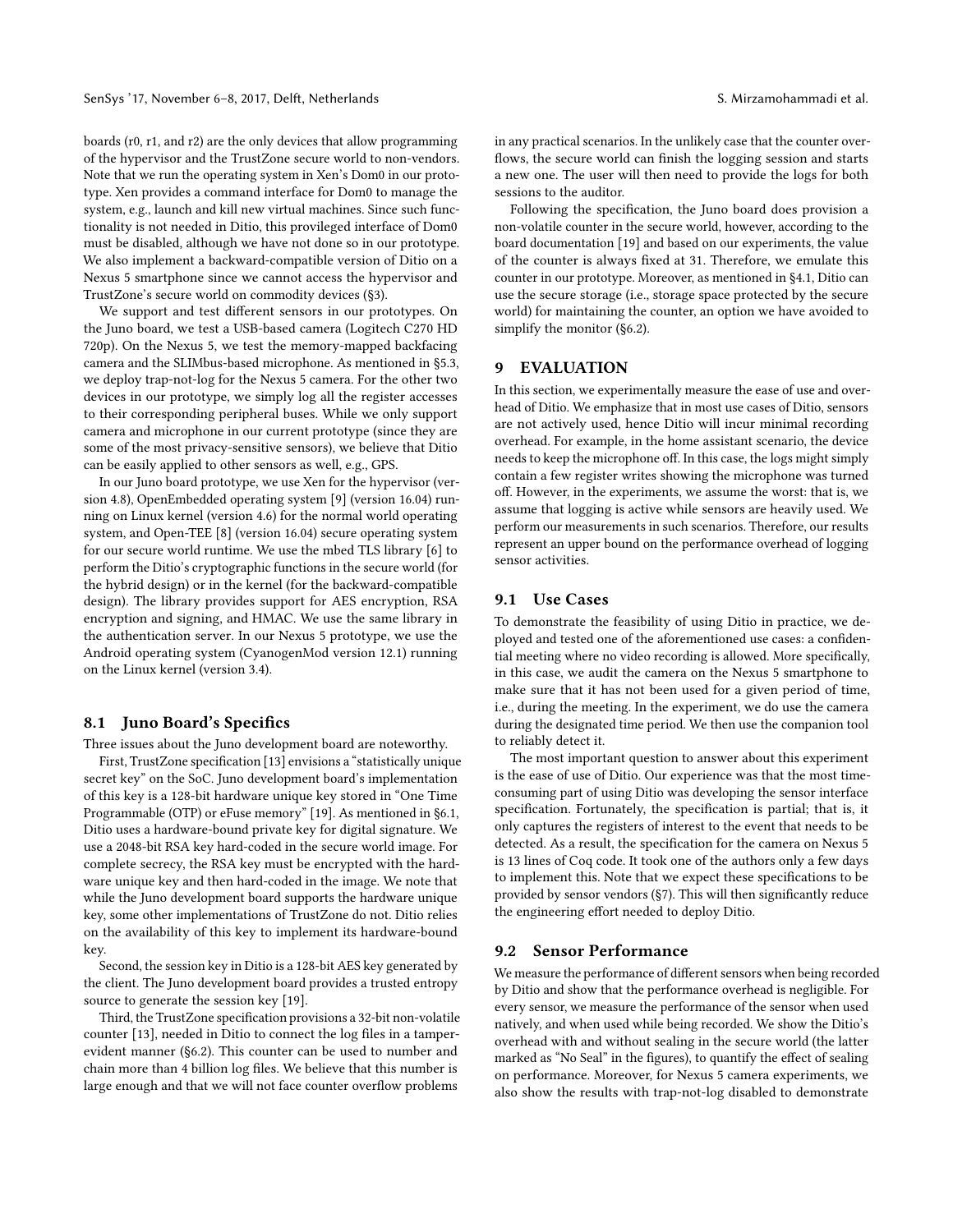<span id="page-10-0"></span>



Figure 7: Juno board and Nexus 5 camera performance.

<span id="page-10-1"></span>

Figure 8: Nexus 5 microphone performance.

the effectiveness of this technique ([§5.3\)](#page-5-2). Every reported performance number is an average over three runs. For every average number, we also include the standard deviation using error bars in the figures. Note that we do not run any specific applications in the system while evaluating Ditio nor do we pin any of our software components to any cores in the device. In any experiment, we reboot the system and launch our applications for testing such as camera or a recorder application.

Camera performance We measure the performance of the camera by measuring the rate at which it can capture frames, i.e., framerate. We configure the camera to produce the frames at its highest framerate possible (i.e., 30), run the camera for about 1 minute, and measure the rate. We ignore the first 50 frames to remove the effect of camera initialization on the results. Figure [7](#page-10-0) shows the results for the camera on both the Juno board and Nexus 5 smartphone for different resolutions. We use the IP Webcam [\[1\]](#page-13-34) application on Nexus 5 and a simple frame-capture program on the Juno board. The results demonstrate that Ditio does not add any noticeable overhead to the performance of the camera.

Microphone performance We measure the performance of the microphone on Nexus 5. Note that we have not implemented support for microphone on our Juno board ([§8\)](#page-8-1).

For microphone's performance, we measure the achieved audio rate when capturing 60 consecutive 1-second audio segments. We use the Nexus 5 built-in Sound Recorder application in this experiment. Capturing a segment of any size only requires writing to a handful of registers for configuration of the microphone settings

<span id="page-10-2"></span>

Figure 9: Power consumption of using the Nexus 5 camera.

and for starting and stopping the capture. Such few register accesses means that Ditio does not add any noticeable overhead. Hence, we use 60 1-second segments rather than a single 60-second segment in order to stress Ditio.

Figure [8](#page-10-1) shows the results. The results demonstrate that Ditio's affect on the microphone performance is small.

#### 9.3 Power Consumption

Although Ditio does not incur noticeable performance overhead to the sensor itself, it increases the power consumption in the system due to the increased computation.

We measure the power consumption for Nexus 5 experiments using a Monsoon power monitor [\[7\]](#page-13-35). We focus on camera since it stresses Ditio. Microphone incurs negligible overhead (within the margin of error in our measurement setup). Figures [9](#page-10-2) shows the results. It shows that logging by Ditio (when camera is actively used) increases the power consumption of the device by at most 17% (for the 176×144 resolution).

The same figure also shows the effectiveness of trap-not-log in achieving acceptable power consumption. More specifically, we repeat the experiment but disable the trap-not-log technique, resulting in all register accesses in the corresponding register page to be logged. In this case, the power consumption can further increase by up to 8% (for the 1920×1080 resolution). However, we note that disabling trap-not-log does not affect the camera performance and it still achieves a close-to-native framerate (about 30 FPS).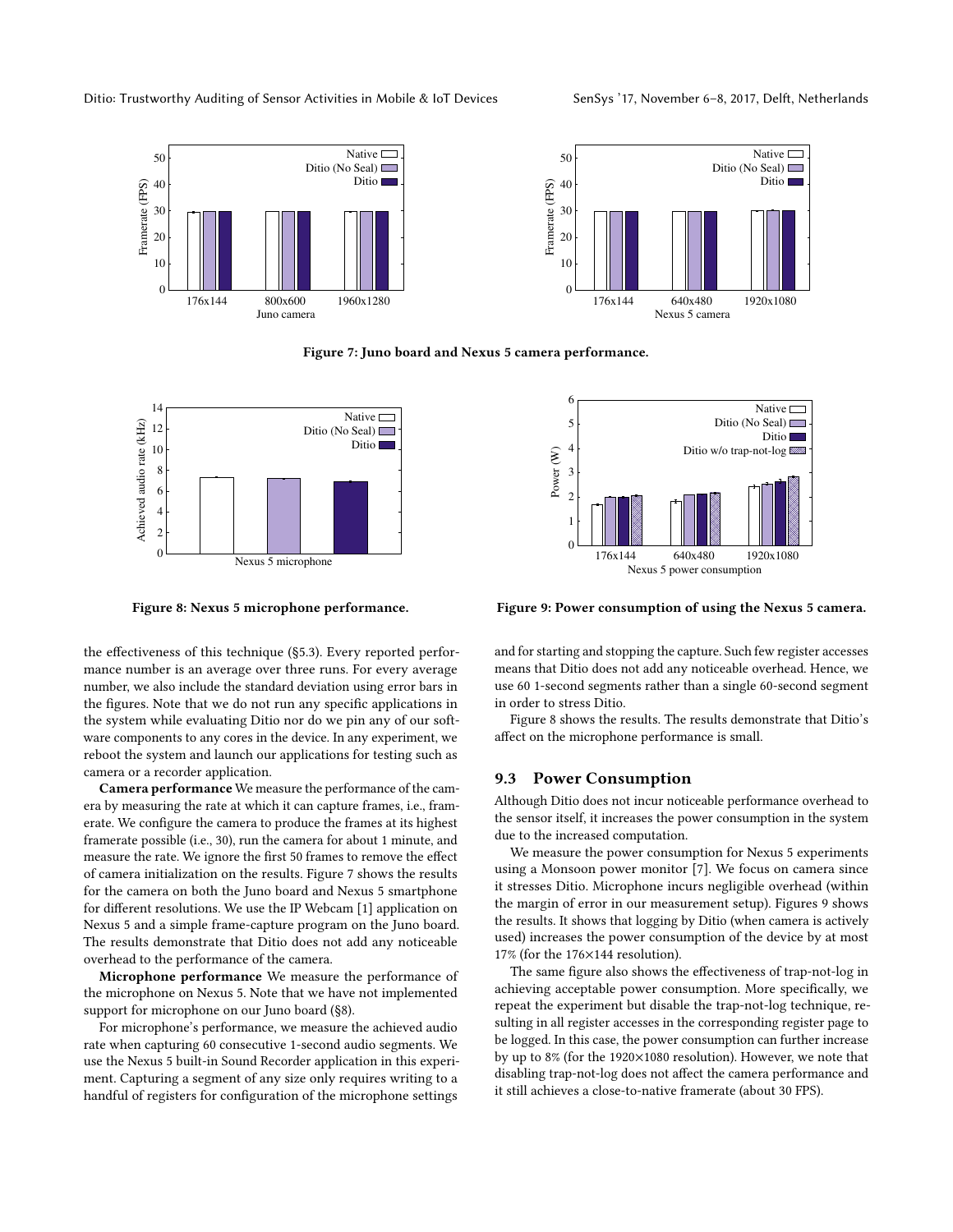#### 9.4 Other Results

Log size: We measure the log size generated in each of the experiments in [§9.2.](#page-9-3) Our results show the log size to be about 10 MB/min for the camera on the Juno board, and 16 kB/min and 8 kB/min for camera and microphone on Nexus 5.

Similar to power consumption experiments, to demonstrate the importance of trap-not-log, we disable it for the Nexus 5 camera and redo the log size experiments. In this case, Ditio generates about 84 MB/min of logs, which is a significant increase compared to 16 kB/min with trap-not-log. This also explains the large size of logs for Juno board's camera, for which we have not implemented trap-not-log.

Authentication Latency: We measure the authentication handshake round trip time. We use the Juno board for this experiment as the round trip time is affected by the delay incurred by switches between the operating system, hypervisor, and secure world. We host the authentication server on a remote server (not on the university campus where the board is). The network Round Trip Time (RTT) between the board and the server is about 38 ms on average. In this setup, we measure the authentication handshake round trip time to be about 86 ms. We believe this will not incur user-perceivable latency (in the logging initialization in the configuration app triggered by the user). We note that sharing the logs might take a long time but that can be done offline.

# 10 RELATED WORK

# 10.1 I/O Restriction & Auditing

Brasser et al. built a system to regulate the use of mobile I/O devices (including sensors) in restricted spaces [\[24\]](#page-13-36). In their solution, the owner of the restricted space, i.e., the host, disables the targeted I/O device in the guest's mobile system for the period of the visit (i.e., from a check-in time to a check-out time). To do this, the host performs remote memory writes to the kernel memory of the guest's mobile device to nullify the device driver entry points or to install dummy device drivers. Unfortunately, this solution has two important limitations: First, it requires the guest to allow the host to perform memory operations on the kernel memory of the mobile system, which can be used by a malicious host to mount serious attacks on the client. The system addresses the problem by leveraging a vetting service, which can monitor and authorize the requested memory operations by the host. However, implementation of a vetting service that can protect against all possible attacks is challenging. This is because having access to the kernel memory provides a significantly large attack surface for the host. Second, this is a semi-preventive solution, since a re-boot resets the checks on the mobile device, thus enabling the use of I/O devices. Although a reboot can be later detected by the host (similar to our reactive approach), I/O usage is not fully prevented. Moreover, after reboot, nothing can be said about the activity of I/O devices.

In contrast to this work, Ditio provides an auditing framework for sensor activities and solves the limitations mentioned above. First, Ditio minimizes the attack surface on the client by only requiring it to run a trusted monitor, which is inspected and deployed by the device vendor. Second, rather than attempting to provide a semi-preventive solution, Ditio provides a reactive solution, which is also robust against reboots.

Wilson et al. [\[60\]](#page-13-37) designed TLS-Rotate and Release (TLS-RaR), a solution for auditing the data transmitted from an IoT device to its server. The solution is realized at the network layer and is applicable to IoT devices that use TLS for securing their communication. For these devices, TLS-RaR records all the network communication at a proxy. It then asks the device to release the key used for the TLS session. The device performs a TLS key update (to ensure forward integrity) before releasing the key. There are two important differences between TLS-RaR and Ditio. First, unlike TLS-RaR, which is only applicable to IoT devices connected to the network through a proxy, Ditio supports both mobile and IoT devices regardless of their connectivity. Second, TLS-RaR audits the data transmitted by IoT devices whereas Ditio audits the state of sensors in the device. Therefore, TLS-RaR cannot unmistakenly determine the state of the sensor in the device. The sensor might be on recording and storing data without transmitting them. TLS-RaR can detect the transmission of data in the future but puts a burden on the user to analyze all the transmitted data and reason about them. These differences make Ditio and TLS-RaR suitable for different use cases. Ditio is best used when guarantees are needed about the use or non-use of the sensors in mobile and IoT devices at a given time in the past. TLS-RaR is best used when the actual transmitted data (through a proxy) by an IoT device needs to be viewed by the user regardless of when they were captured.

#### 10.2 Trusted Sensors

Several systems provide support for trusted readings from sensors of mobile systems. Liu et al. [\[45,](#page-13-38) [57\]](#page-13-39) use TrustZone to implement trusted sensors. Their solution has two main aspects: first, they execute the software stack needed for generating the sensor data in the secure world in order to protect it from the rest of the system, and second, they sign the sensor data to prove its authenticity.

Gilbert et al. [\[37,](#page-13-40) [38\]](#page-13-41) provide a trusted sensor framework, where they use a trusted hardware, e.g., Mobile Trusted Module (MTM) [\[12\]](#page-13-42), to provide signed statements about the released sensor readings, which can be transformed from the raw readings for better privacy.

This line of work is similar to ours in that Ditio provides authenticated information (i.e., logs) about sensors as well. However, Ditio's logs contain register-level information rather than high-level sensor data. Ditio's logs are best suited for determining the state of the sensor and not for reasoning about the data that it produced. In that sense, our work is complementary to this line of work.

#### 10.3 Recording systems

Many systems log events in the operating system for various applications, such as replay and provenance [\[23,](#page-13-43) [51,](#page-13-44) [53\]](#page-13-45). In [\[23\]](#page-13-43), Bates et al. present Linux Provenance Modules (LPM), which collects and records provenance information in the Linux kernel. LPM guarantees the integrity and authenticity of the recorded information. Similarly, Ditio collects and records sensor activity information and guarantees its integrity and authenticity. In contrast to LPM, which is implemented in the kernel, Ditio's main design is implemented in the hypervisor and hence has a smaller TCB. Moreover, unlike LPM, which is implemented in an x86 machine and uses a TPM as its root of trust, Ditio is implemented for mobile systems and uses ARM TrustZone's secure world as its root of trust.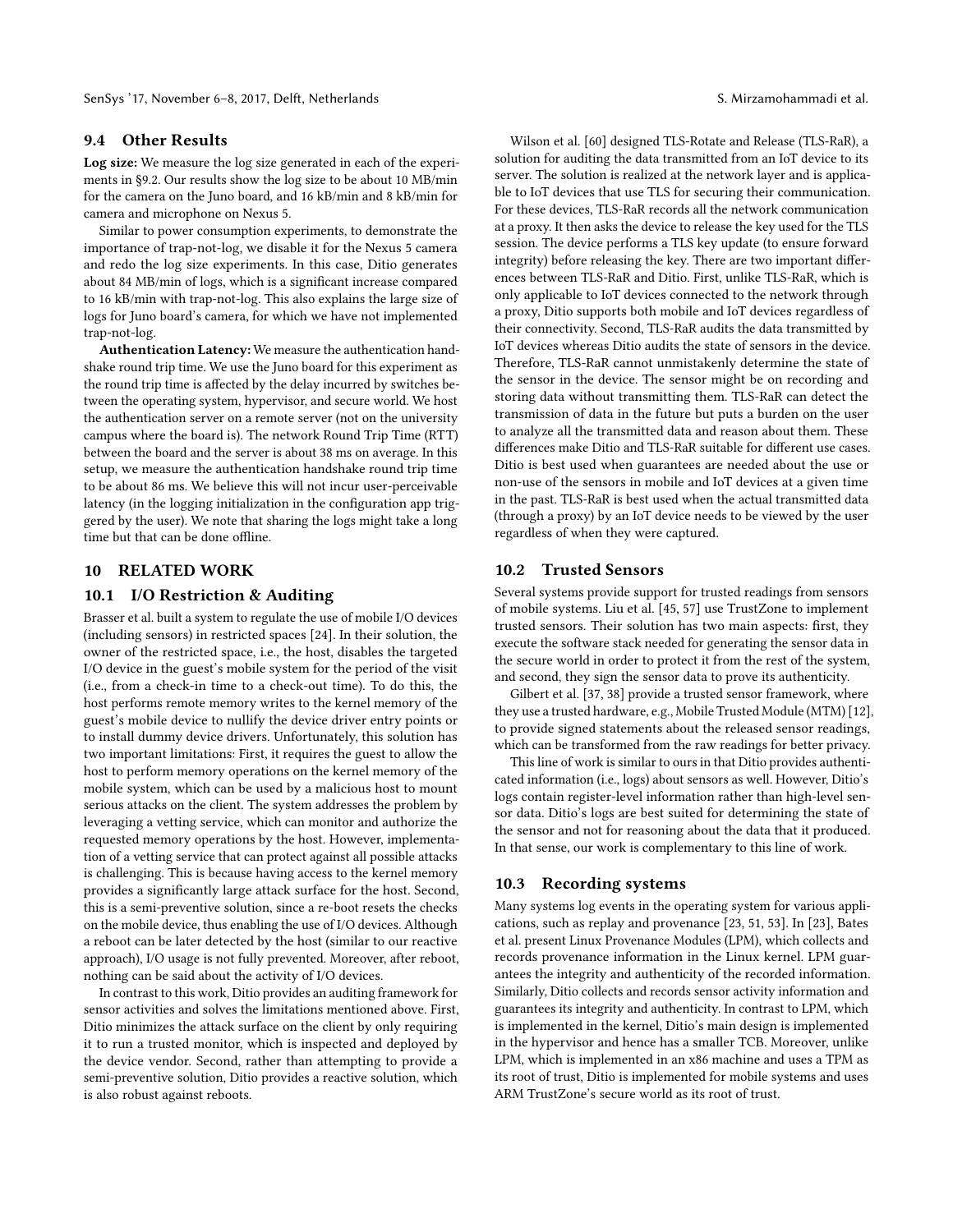# 10.4 TrustZone and Hypervisor-based Systems

Several systems use ARM TrustZone and hypervisor for security applications. TrustDump [\[58\]](#page-13-46) uses ARM TrustZone to record the memory and register space of the normal world operating system when it crashes or is compromised. They use a secure interrupt to switch to the secure world. However, unlike Ditio, they do not log operating system events, such as register accesses. They also do not use the hypervisor.

TrustZone-based Real-time Kernel Protection (TZ-RKP) [\[20\]](#page-13-47) used in Samsung KNOX [\[15\]](#page-13-48) uses ARM TrustZone to implement memory protection solutions for smartphones. In TZ-RKP, the kernel is deprivileged and not allowed to execute certain control instructions, e.g., write to the TTBR register, which holds the address of the process page tables. Building on this, the secure world forces the kernel to ask the secure world to emulate these security critical instructions, allowing it to inspect them. Note that an approach like TZ-RKP is not ideal for monitoring sensor activity. This is because doing so requires the secure world to assign the sensor to the secure world. With such an approach, the secure world either has to host the device driver, which bloats the TCB, or has to incur a context switch per register access, which is costly. In addition, the operating system needs modifications too. In contrast, by leveraging both the hypervisor and the secure world, Ditio provides a solution for which no changes are needed to the operating system and the overhead of monitoring the writes to the registers is also significantly lower.

Similarly, in SPROBES [\[36\]](#page-13-49), Ge et al. intercept certain events in the normal world operating system to trap in the secure world in order to perform introspection of the operating system. They do so by rewriting certain instructions in the operating system image to instead make an SMC call, which switches from the normal world to the secure world. In contrast, in Ditio, we use the Stage-2 page tables in the hypervisor to cause a trap for accesses to registers of interest to us, requiring no operating system modifications.

SchrodinText [\[16\]](#page-13-50) uses TrustZone secure world and the normal world hypervisor to protect the textual content of applications on the display. It uses the hypervisor for controlling access to the framebuffer and uses the secure world for decrypting the ciphertext sent from the application server. In contrast, Ditio uses these hardware features to collect and seal sensor usage logs.

AdAttester [\[29\]](#page-13-51) provides safety and attestation guarantees for mobile ads using TrustZone. It splits the graphics and input stacks and moves parts of them to the secure world, hence increasing the TCB size. Unlike AdAttest, Ditio keeps the TCB small. Moreover, it focuses on sensor activity and not mobile ads.

fTPM provides a software-based implementation of Trusted Platform Module (TPM) for ARM TrustZone [\[54\]](#page-13-21). Ditio can use fTPM in its monitor instead of the Open-TEE runtime.

TrustZone has also been used for secure credentials [\[42\]](#page-13-52), secure facial authentication [\[62\]](#page-13-53), and safe execution of applications (by offloading part of the application to the secure world) [\[56\]](#page-13-54).

# 10.5 System verification

In Ditio, we use formal verification to prove correctness of the checkers we use for analyzing sensor activity logs. Many other systems have used verification tools for building trustworthy systems as well. Examples are a formally verified in-kernel interpreter (Jitk [\[59\]](#page-13-29)), a certified crash-safe file system (FSCQ [\[26\]](#page-13-55)), a verified C compiler (CompCert [\[44\]](#page-13-30)), and verified microkernels and hypervisors (SeL4 [\[41\]](#page-13-18) and others [\[25,](#page-13-16) [39,](#page-13-17) [43,](#page-13-19) [48\]](#page-13-20)).

The closest work to Ditio is our previous work on Viola [\[50\]](#page-13-7), which provides formally verified sensor notification invariant checks guaranteeing that a notification, such as LED light or vibration, is triggered if a privacy-sensitive sensor, such as camera or microphone, is used. Viola injects these invariant checks in the hypervisor in a mobile system. Viola's invariant checks operate at the register access level, similar to Ditio that records sensor activity at this layer. However, unlike Viola that tries to enforce these invariants at runtime, Ditio records sensor activity logs and audits them afterwards to find violations. Auditing has an important benefit: it can provide an undeniable evidence, which is useful in order to hold the violating parties accountable. Moreover, Ditio leverages ARM TrustZone for authentication and sealing in the monitor, in contrast to Viola, which only utilizes the virtualization hardware.

# 10.6 Others

Ditio isolates and protects its recorder. Hence it is related to existing sandboxing systems. Examples are SKEE [\[21\]](#page-13-13) that creates an isolated environment in the operating system thus not relying on security hardware features. Ditio is also related to virtual machine introspection solutions (VMI) that use the hypervisor to monitor the events in the operating system, such as [\[28,](#page-13-56) [32,](#page-13-57) [34,](#page-13-58) [35\]](#page-13-59).

Ditio allows a third-party to check the compliance of mobile and IoT devices with given policies. The policies in Ditio are simple: they regulate the use of sensors in a given period of time. Existing work has explored more sophisticated policies for data protection, resource usage control, and application behavior specification in mobile devices leveraging a richer set of contextual information (e.g., location) than Ditio does (only time) [\[22,](#page-13-60) [27\]](#page-13-61). Ditio's novelty is in how it records and then analyzes trustworthy logs of sensor activity.

Candid interaction [\[33\]](#page-13-62) provides awareness of one's mobile and wearable activities to others in the vicinity using various techniques, such as augmented reality, for better social acceptable. Similarly, in some of its use cases, Ditio provides information about the sensor usage in mobile and wearables to a third party. However, Ditio focuses on privacy and shares this information with a user-approved third party.

# 11 CONCLUSIONS

We presented Ditio, a system solution for auditing sensor activities in mobile and IoT devices. Ditio enables important use cases that require auditing by device owners or third parties. We presented the design of Ditio based on a hybrid security monitor that leverages both ARM TrustZone and virtualization hardware. We also presented an authentication protocol that allows the auditor to verify the integrity and authenticity of the logs. Moreover, we discussed a formally verified companion tool that allows the auditor to analyze the device-specific logs with ease and without errors. We presented a prototype of Ditio based on ARM Juno development board, the only device that allows programming of both the